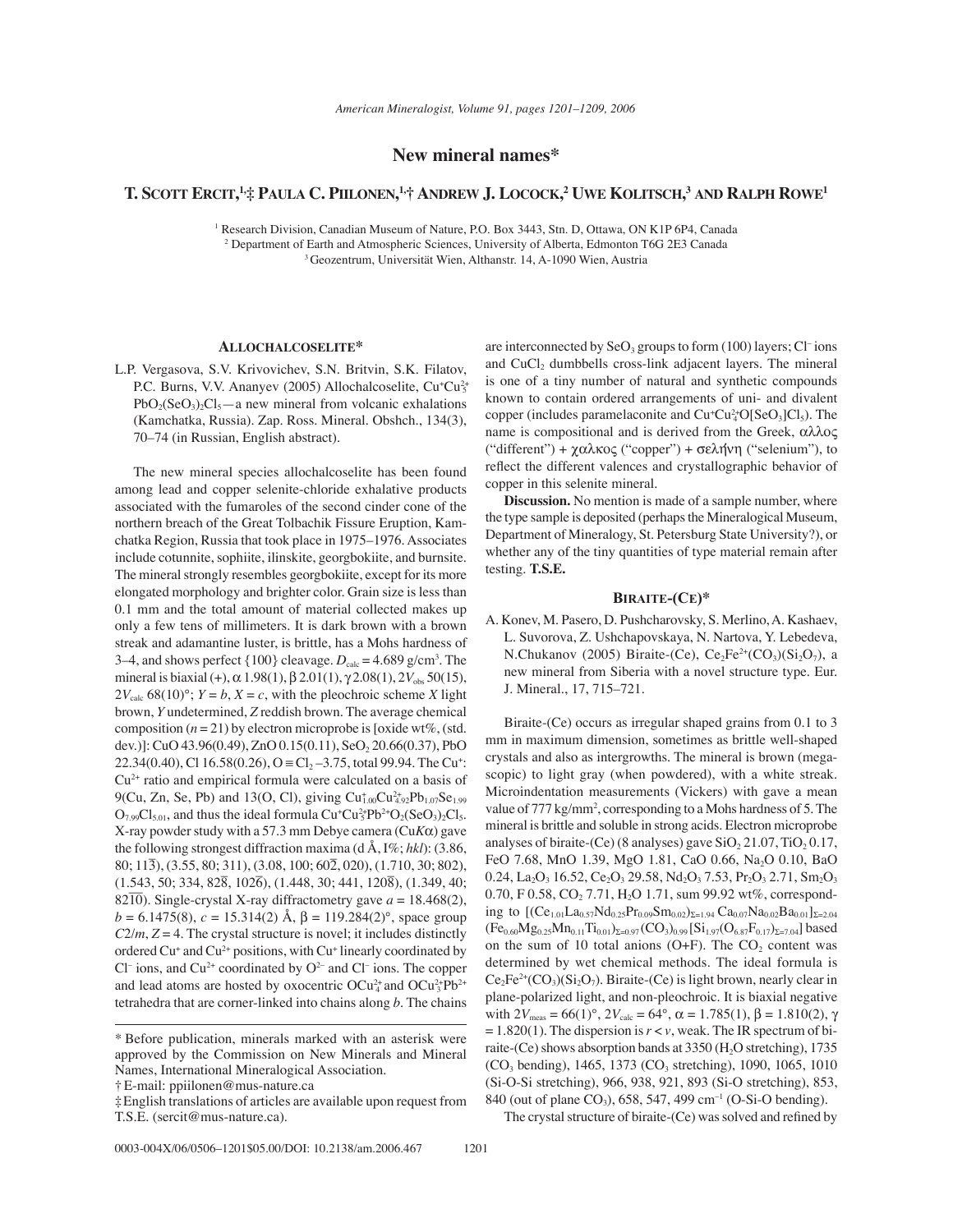single-crystal X-ray diffraction methods, using a crystal 0.18 ×  $0.03 \times 0.03$  mm, to  $R1 = 0.033$  for 9656 reflections. The mineral is monoclinic,  $P2_1/c$ ,  $a = 6.505(7)$ ,  $b = 6.744(2)$ ,  $c = 18.561(4)$  $\text{Å}, \beta = 108.75(2)^\circ, V = 771.1(2) \text{ Å}^3, Z = 4, D_{\text{calc}} = 4.76 \text{ g/cm}^3, \mu$  $= 13.91$  mm<sup>-1</sup>. The strongest lines on the X-ray diffraction pattern (DRON UM-1, and Fe-filtered Co*Kα* radiation, 24 lines) include  $4.54(30,110)$ ,  $4.41(40,102)$ ,  $4.28(20,10\overline{4})$ ,  $4.16(30,111)$ ,  $3.68(30,014)$ ,  $3.61(40,11\overline{4})$ ,  $3.30(50,021)$ ,  $3.14(40,022)$ ,  $3.02(20,20\overline{4})$ ,  $2.92(100,006,21\overline{2})$ ,  $2.76(20,21\overline{4})$ ,  $2.67(30,024)$ ,  $2.65(50, 202, 12\overline{4}), 2.23(50, 116, 031), 2.15(20, 30\overline{2}), 2.10(30, 125),$ 2.04(20,218– ), 1.652(20,042). Biraite-(Ce) displays an unprecedented structure type and has no mineral or synthetic analogs. It is the second known example of a mixed-anion compound with  $[Si_2O_7]$  and  $[CO_3]$  groups, besides tilleyite.

Biraite-(Ce) was discovered at the Biraia deposit in one of the veins of carbonate rocks among the fenites of Biraia cabonatite dyke. It is located in the basin of the Biraia River, 145–150 km east of the city of Bodaibo, in the Northern region of the Irkutsk district, Siberia, Russia. The vein was found within coarse fenite fragments, approximately 50 m from the carbonatite body. It is associated with cordylite-(Ce) and -(La), aragonite, dolomite, ancylite-(Ce) and -(La), hydroxyl-bastnäsite-(Ce), daqingshanite-(Ce) and -(La), tremolite, winchite, ferriallanite-(Ce), törnebohmite-(Ce), cerite, chevkinite-(Ce), belkovite, humite, fergusonite-(Ce) and -(Nd), pyrochlore, barite, monazite-(Ce), and other unknown minerals. The mineral is named after the type locality Biraia, plus the Levinson modifier for the dominating REE. The type material has been deposited at the Fersman Mineralogical Museum of the Russian Academy of Sciences, Moscow (catalog no. 91375). **R.R.**

### **CLEUSONITE\***

P.-A. Wülser, N. Meisser, J. Brugger, K. Schenk, S. Ansermet, M. Bonin, F. Bussy (2005) Cleusonite,  $(Pb, Sr)(U^{4+}U^{6+})$  (Fe<sup>2+</sup>,  $Zn$ <sub>2</sub>(Ti,Fe<sup>2+</sup>,Fe<sup>3+</sup>)<sub>18</sub>(O,OH)<sub>38</sub>, a new mineral species of the crichtonite group from the western Swiss Alps. Eur. J. Mineral., 17, 933–942.

Cleusonite is found in metamorphic rocks of the central Swiss Alps. The type locality consists of Oligocene-Miocene alpine cleft veins near Cleuson, Val de Nendaz, Valais. The following minerals are also found in the veins: quartz, chlorite, calcite, albite, microcline, tourmaline, fluorapatite, zircon, ilmenite, hematite, titanite, pyrite, chalcopyrite, tennantite, rutile, crichtonite, monazite-(Ce), and gold. Clausthalite, chalcopyrite, and uraninite occur as inclusions in the cleusonite, which occurs as single and twinned crystals to 2–3 cm in diameter. Cleusonite has also been found in gneisses and crosscutting alpine cleft veins near the Bella Tolla summit, also in Valais. Here it occurs as hematite-stained flattened aggregates with quartz, albite, barite, chalcopyrite, uraninite, tennantite, pyrite, hematite, magnetite, cinnabar, and malachite. Type cleusonite is opaque black with a black streak and submetallic luster and has a Mohs hardness of 6–7. Cleavage was not observed, but there is a conchoidal fracture and it is brittle. The mineral is light gray to white in reflected light, and is not bireflectant due to its partly metamict character. Key reflectance values in air are  $(\lambda \text{ nm}, R\%)$ : (400, 21.2), (480, 18.3), (540, 17.5), (580, 17.4), (640, 17.4), (700, 17.3). It is para-

magnetic. Density is 4.74(4) (meas.), 4.93(12) (corr. for volume expansion with metamictization), 5.02(6) (calc., unheated) and 5.27 g/cm3 (calc., heated crystals). Crystals are complex; major forms include  $\{001\} > \{100\}$ ,  $\{110\} > \{012\} > \{101\}$ ,  $\{104\}$ . Most crystals are twinned on planes parallel to [001]; interpenetration twins based on ~30° rotations about [001] are common. The average chemical analysis by EMPA, XPS, FTIR, TGA, and wet spectro-colorimetry is  $Al_2O_3$  0.16, TiO<sub>2</sub> 44.55, V<sub>2</sub>O<sub>5</sub> 0.83, MnO 0.28, FeO 18.13, Fe<sub>2</sub>O<sub>3</sub> 8.81, ZnO 0.33, SrO 0.6, PbO 9.34, UO<sub>2</sub> 10.07, UO<sub>3</sub> 4.12, H<sub>2</sub>O 1.11, total 98.33 wt%. The formula per 22 cations and 38 anions (with O:OH calculated for charge balance) is  $(Pb_{0.89}Sr_{0.12})_{\Sigma1.01}(U_{0.79}^{4+}U_{0.30}^{6+})_{\Sigma1.09}(Fe_{1.91}^{2+}Zn_{0.09})_{\Sigma2.00}(Ti_{11.80}$  $\rm Fe^{2+}_{3.44}Fe^{3+}_{2.33}V^{5+}_{0.19}Mn_{0.08}Al_{0.07})_{\Sigma 17.90}[O_{35.37}(OH)_{2.63}]_{\Sigma 38}$ . The ideal formula is  $Pb(U^{4+}, U^{6+})Fe^{2+}_2(Ti, Fe^{2+}, Fe^{3+})_{18}(O, OH)_{38}$ . Cleusonite is a new member of the crichtonite group, the first member of the group with U dominant at the *B* position of the formula. It is hexagonal,  $R\overline{3}$ , *a* 10.576(3), *c* 21.325(5) Å (single crystal, unheated), or *a* 10.385(2), *c* 20.900(7) Å (same crystal, heated at 800 °C for 18 h). The strongest lines in the diffraction pattern of the *unheated* sample are (d Å, I%; *hkl*): (3.31, 19; 122), (2.957, 16; 116), (2.820, 100; 303), (2.450, 38; 312), (2.137, 21; 226), (2.081, 15; 1010), (1.485, 33; 342). The strongest lines in the pattern of the *heated* sample are: (6.83, 51; 012), (5.18, 52; 110), (3.406, 96; 024), (3.064, 46; 205), (2.995, 53; 300), (2.893, 100; 116), (2.851, 69; 214), (2.245, 55; 134). The name of the mineral is for the type locality. Holotype crystals are stored at the Geological Museum of Lausanne, Switzerland (MGL 65200 to 65205). Cotypes are stored at the National Museum of Natural History, Paris France (MNHNP 203.64 to 203.66). **T.S.E.**

## **2COO·AS2O5·SIO2·2H2O**

K. Walenta, T. Theye (2005) A new cobalt mineral from the Sophia mine near Wittichen, Central Black Forest. Der Erzgräber, 19, 51–57 (in German with English abstract).

A new unnamed cobalt mineral belongs to the secondary assemblage of the Sophia mine near Wittichen, Central Black Forest, Germany. It is associated with pink to whitish crusts and spherulitic aggregates of erythrite (containing distinct amounts of Ni, some Mg, and minor Ca), barite, and quartz; the latter two being intergrown with altered granite. The sample was found underground in 1978. The mineral forms hair-like curved crystals that occur as loose efflorescences on erythrite. The crystals are up to 1.2 mm in length and up to 0.02 mm in width; their rulerlike shape suggests orthorhombic symmetry, but distinct forms are lacking. The mineral is colorless to slightly pink, has a white streak, is transparent, and shows vitreous luster. It is flexible, with an estimated Mohs hardness of 1–2. No cleavage was observed.  $D_{\text{calc}}$  is 3.26 g/cm<sup>3</sup>. Optical properties:  $\alpha = 1.611(3)$ ,  $\beta = \text{close}$ to  $\alpha$ ,  $\gamma$  = 1.652(3), straight extinction, length-slow, very weakly pleochroic. The mineral is quickly soluble in 1:1 HCl. The only lines on the unindexed powder pattern (57.3 mm camera, Fe*K*α radiation, intensities visually estimated) include: 10.39 (10), 7.21 (8; very diffuse), 3.27 (6), 3.09 (6), 2.87 (8), 1.975 (0.5), 1.652 (4), 1.495 (0.5). The pattern indicates low crystallinity. Electron microprobe analyses gave (average of five analyses; beam size not indicated): MgO 1.21, CaO 5.19, CoO 16.51, NiO 6.10, MnO 0.95, As<sub>2</sub>O<sub>5</sub> 46.98, SiO<sub>2</sub> 13.91, H<sub>2</sub>O 9.15 (by differ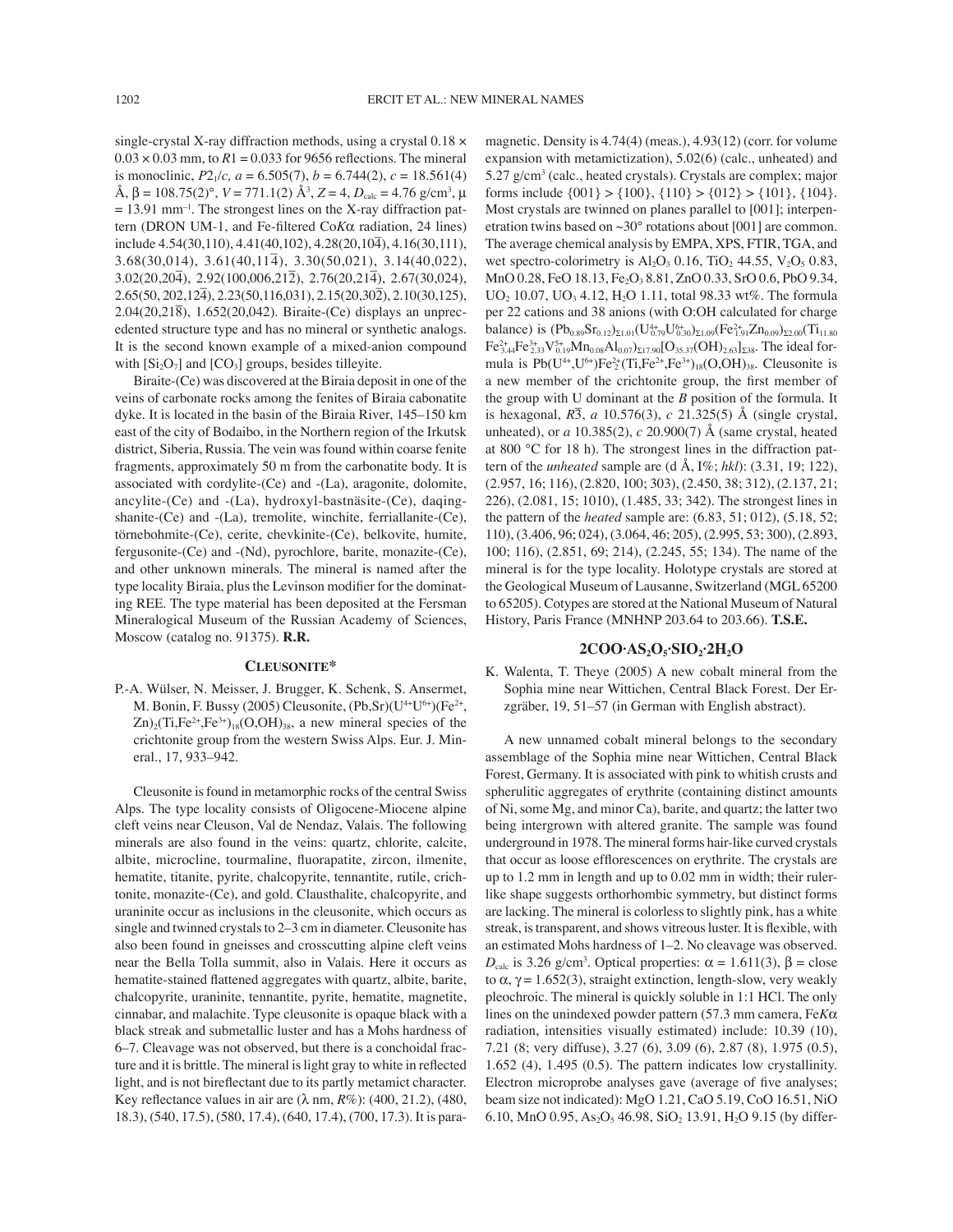ence), sum 100.00 wt%, corresponding to the empirical formula  $Mg_{0.14}Ca_{0.42}Co_{1.00}Ni_{0.37}Mn_{0.06}As_{1.85}Si_{1.05}H_{4.60}O_{11}$ , on the basis of eleven O atoms. A simplified formula  $2CoO·As<sub>2</sub>O<sub>5</sub>·SiO<sub>2</sub>·2H<sub>2</sub>O$  is suggested. Lack of suitable material and unsuccessful indexing of the powder pattern precluded a full and more accurate description of the mineral, and therefore the authors did not submit a proposal to the CNMMN IMA. **U.K.**

### **FERRIWINCHITE\***

A.G. Bazhenov, A.B. Mironov, V.A. Muftakhov, P.V. Khvorov (2005) Ferriwinchite NaCaMnFe<sup>3+</sup>[Si<sub>8</sub>O<sub>22</sub>](OH,F)<sub>2</sub>-a new amphibole-group mineral (Ilmen Mountains alkaline complex, Southern Urals). Zap. Ross. Mineral. Obshch., 134(3), 74–77 (in Russian, English abstract).

Ferriwinchite, the  $Fe<sup>3+</sup>$  analog of winchite, is one of many amphibole-group minerals in late veins in the fenite halo of the Ilmen Mountains alkaline complex, Russia. The amphibole composition depends strongly on the composition of the rocks that host these veins; ferriwinchite and ferrian winchite occur in veins intersecting agpaitic pyroxene fenite, pyroxene syenite, and pyroxene-feldspar syenitic pegmatites. The type sample of ferriwinchite comes from a fenite-hosted vein in the middle part of the Ilmen Preserve, 1 km east of the Selyankinsky cordon. It occurs both as thin borders on crystals of ferrian winchite and as finely acicular individuals dominated by  ${110}$  prisms. Ferriwinchite is black with a greenish gray streak and glassy luster, is untwinned, shows {110} cleavage, has a hackly fracture, and Mohs hardness of 5.5. In immersion mounts it is transparent when less than 0.3 mm thick; pleochroism is *c* dark blue, *b* lilac, and perpendicular to the *bc* plane, bright brownish yellow; absorption is  $c = b > \sqrt{bc}$ ;  $\alpha = 1.675(2)$ ,  $\gamma = 1.687(2)$ ; optic plane  $(010)$ ,  $Z = b$ . X-ray powder diffractometry (monochromated Fe radiation) gives  $a = 9.811(6)$ ,  $b = 18.014(6)$ ,  $c = 5.295(4)$  Å,  $\beta = 104.10(6)^\circ$ , space group *C2/m*. The strongest maxima in the powder diffraction pattern are (d Å, I%; *hkl*): (8.42, 100; 020, 110), (3.391, 10; 131), (3.268, 13; 240), (3.116, 60; 310), (2.800, 10; 330), (2.711, 20; 151). The chemical composition by electron microprobe (average for 5 grains) is:  $SiO<sub>2</sub> 54.90$ , TiO<sub>2</sub> 0.11, Al<sub>2</sub>O<sub>3</sub> 1.11, FeO 15.91, MnO 0.76, MgO 14.17, CaO 5.10, Na<sub>2</sub>O 5.18, K<sub>2</sub>O 0.51, total 97.76 wt%, giving the empirical formula  $(Na_{0.21}K_{0.09})_{0.30}(Ca_{0.78}Na_{1.22})_{\Sigma2}(Mg_{3.01}Mn_{0.09}Fe_{0.85}^{2+}Ti_{0.01}$  $Fe_{1.04}^{3+}$ <sub>25</sub>(Si<sub>7.81</sub>Al<sub>0.19</sub>)<sub>28</sub>O<sub>22</sub>(OH,F)<sub>2</sub>(basis of 13 (*M* + *T*) cations and 23 effective oxygen atoms), or ideally  $\Box$ NaCaMg<sub>4</sub>Fe<sup>3+</sup>[Si<sub>8</sub>O<sub>22</sub>](O  $H$ <sub>2</sub>.  $D_{\text{calc}} = 3.14$  g/cm<sup>3</sup>. Mössbauer spectroscopic studies indicate the following site distributions for Fe:  $Fe^{2+}(M1)$  30.6,  $Fe^{2+}(M3)$ 10.8, Fe<sup>2+</sup>(M2) 3.5, Fe<sup>2+</sup>(M2) 55.1 at% (300 K). The Gladstone-Dale compatibility index,  $1 - K_P/K_C$ , is 0.020 (excellent). Type material has been deposited with the Natural Science Museum of the Ilmen Preserve, Urals Division of the Russian Academy of Science (catalog no. 8987).

**Discussion.** The paper presents abundant data for the ferrian winchite associated with ferriwinchite. Although it would seem that determinations of the  $H<sub>2</sub>O$  and F contents of ferriwinchite were not made, the ratio of F:OH for the associated ferrian winchite is 0.23:1 **T.S.E.**

#### **FERROROSEMARYITE\***

F. Hatert, P. Lefèvre, A.-M. Fransolet, M.-R. Spirlet, L. Rebbouh, F. Fontan, P. Keller (2005) Ferrorosemaryite,  $NaFe<sup>2+</sup>Fe<sup>3+</sup>Al(PO<sub>4</sub>)<sub>3</sub>$ , a new phosphate mineral from the Rubindi pegmatite, Rwanda. Eur. J. Mineral., 17, 749–759.

The mineral occurs as large, anhedral grains up to 3 mm embedded in scorzalite. It is transparent, dark-green to bronze color, has a resinous luster, a greenish-brown streak, is non-fluorescent, his a resinods raster, a greenish strown stream, is non-rate rescent, brittle, shows perfect  $\{010\}$  and good  $\{\overline{101}\}$  cleavages, and has a Mohs hardness of 4. Ferrorosemaryite is biaxial negative,  $\alpha = 1.730(5)$ ,  $\beta = 1.758(7)$ , and  $\gamma = 1.775(5)$ , pleochroism  $X =$  dark green,  $Z =$  dark brown,  $2V_{\text{meas}}$  82(1)<sup>o</sup>. The dispersion is strong,  $r < v$ .

Electron microprobe analyses (WDS, average of 9 analyses) gave  $P_2O_5$  46.00, Al<sub>2</sub>O<sub>3</sub> 9.12, Fe<sub>2</sub>O<sub>3</sub> 21.01, FeO 11.10, MgO 0.19, MnO 7.96, CaO 0.44, Na<sub>2</sub>O 2.85, K<sub>2</sub>O 0.01, sum 98.68 wt%, corresponding to  $\square_{1.00} (Na_{0.42} Mn_{0.28}^{2+} Ca_{0.04} \square_{0.26})_{\Sigma1.00} (Fe_{0.71}^{2+}$  $Mn_{0.24}^{2+}Fe_{0.05}^{3+}F_{{21.00}}Fe_{1.00}^{3+}(Al_{0.82}Fe_{0.16}^{3+}Mg_{0.02})_{\Sigma1.00}[(P_{0.99}\Box_{0.01})O_4]_3$  on the basis of 12 O<sup>2</sup>-. The ideal formula for ferrorosemaryite is  $\Box$ NaFe<sup>2+</sup>Fe<sup>3+</sup>Al(PO<sub>4</sub>)<sub>3</sub>. Fe<sup>2+</sup> and Fe<sup>3+</sup> were calculated from the <sup>57</sup>Fe Mössbauer spectrum and gave  $63\%$  Fe<sup>3+</sup> and 37% Fe<sup>2+</sup>. The Mössbauer spectrum  $(85 K)$  of ferrorosemaryite was fit with three  $Fe^{3+}$  doublets and two  $Fe^{2+}$  doublets, with hyperfine parameters in good agreement with those for other alluauditetype compounds. The infrared spectrum of ferrorosemaryite also shows similarities with other alluaudite-type compounds, with stretching vibrational modes of  $PO_4$  tetrahedra at 1200–900 cm<sup>-1</sup>,  $PO_4$  bending vibrations,  $AIO_6$  and  $FeO_6$  stretching vibrational modes between 650 and 400  $cm^{-1}$ , and a band at 3375  $cm^{-1}$  corresponding to the stretching vibration of OH- groups at the apex of  $HPO<sub>4</sub><sup>2</sup>$  tetrahedra.

The structure of ferrorosemaryite was refined by single-crystal X-ray diffraction methods on a  $0.10 \times 0.15 \times 0.20$  mm crystal using starting atomic coordinates of ferrowyllieite [Moore and Molin-Case (1974), *Am. Mineral.*, 59, 280–290],  $R_1 = 0.0243$ for 2072 reflections with  $F_0 > 4\sigma(F_0)$ . Ferrorosemaryite is monoclinic,  $P2_1/n$ ,  $a = 11.838(1)$ ,  $b = 12.347(1)$ ,  $c = 6.2973(6)$  $\hat{A}$ ,  $\beta = 114.353(6)$ °,  $V = 838.5(1)$   $\hat{A}$ <sup>3</sup>. The strongest lines on the powder X-ray diffraction pattern include 8.102(30,110), 6.167(50,020), 5.382(40,200), 4.054(45,220), 3.448(65,310),  $3.011(40,11\overline{2})$ ,  $2.867(15,002)$ ,  $2.821(20,31\overline{2})$ ,  $2.785(15,22\overline{2})$ , 2.693(75,400), 2.677(100,240), 2.468(20,420), 2.123(15,510),  $2.050(15,31\overline{3},53\overline{1})$ , and  $1.910(15,530)$ . The crystal structure of ferrorosemaryite is isostructural with other phosphates of the wylleite group and consists of kinked chains of edge-sharing octahedra stacked parallel to {101}. These chains are made up of (Fe,Al) $O_6$  pairs linked by highly distorted Fe $O_6$  octahedra. Chains are connected in the  $b$  direction by the  $PO<sub>4</sub>$  tetrahedra to form sheets perpendicular to [010] and channels parallel to *c* which contain large *X* cations (Mn, Na). Ferrorosemaryite is the Fe<sup>2+</sup> analog of rosemaryite,  $\Box$ NaMnFe<sup>3+</sup>Al(PO<sub>4</sub>)<sub>3</sub>, and the Fe<sup>2+</sup> analog of ferrowyllieite,  $Na<sub>2</sub>Fe<sub>2</sub><sup>2</sup>Al(PO<sub>4</sub>)<sub>3</sub>$ .

Ferrorosemaryite was found in the Rubindi-Kabilizi pegmatite, located 3 km WNW of Muhororo village, south of the Rubindi river, 50 km west of Kigali, Rwanda. The pegmatite cuts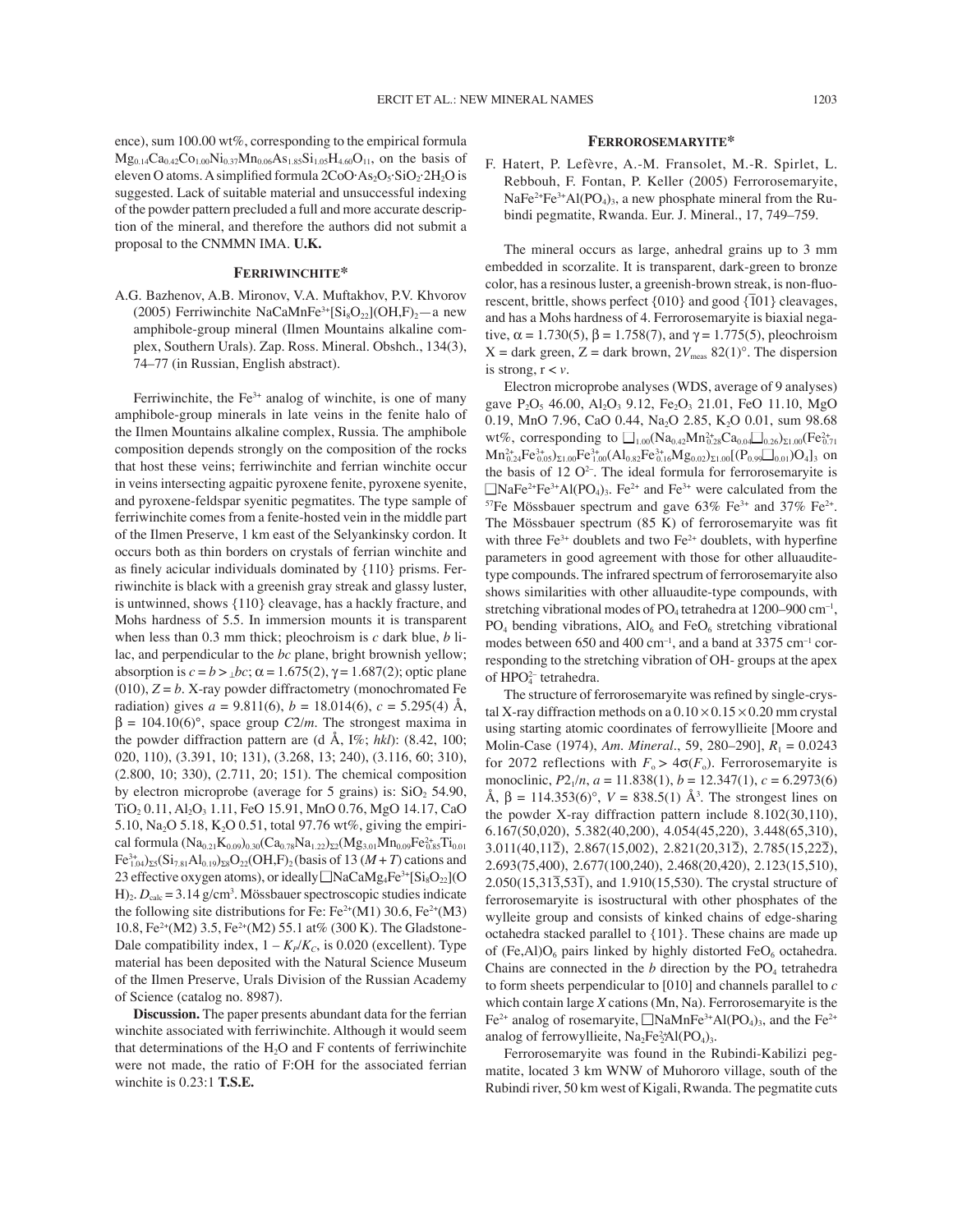across dark-gray schists and quartzites of the Mesoproterozoic Kibuye formation. Very little remains of pegmatites in the Gatumba field, once mined for its cassiterite and columbite-tantalite ore, except open pits and barren dumps. Along with quartz, green mica, and feldspar, the mineral is associated with scorzalite, trolleite, montebrasite, bertossaite, brazilianite, and accessory augelite, triplite, and lacroixite. Its name is for being the Fe2+ analog of rosemaryite (IMA no. 2003-063). Type material has been deposited at the Laboratory of Mineralogy, University of Liège, Belgium (catalog no. 20326). **P.C.P.**

### **HOLFERTITE\***

E. Sokolova, F.C. Hawthorne, D.I. Belakovskiy, L.A. Pautov (2005) The OD (order-disorder) structure of holfertite, a hydrated uranyl titanate mineral from Searle Canyon, Thomas Range, Utah, U.S.A. Can. Mineral., 73, 1545–1552.

The structure of the new mineral holfertite has been published before its complete description as a new mineral (*Mineralogical Record*, in press 2006), and therefore an abstract is presented here. Holfertite is found on hematite and topaz crystals in cavities and fractures in rhyolite from Searle Canyon, Thomas Range, Utah, U.S.A. The mean of 10 and 14 electron microprobe analyses gave, respectively: CaO 3.01, 2.29;  $UO_3$  75.97, 76.03; TiO<sub>2</sub> 13.02, 11.89; Fe<sub>2</sub>O<sub>3</sub> 0.47, 0.44; K<sub>2</sub>O 0.31, 0.30; H<sub>2</sub>O 8.59, 8.27 (calculated for  $3 H<sub>2</sub>O$  groups pfu), sum 101.34, 99.22 wt%. If the general formula of holfertite is considered instead to contain 0.67 OH and  $3 H<sub>2</sub>O$  pfu, then the calculated  $H<sub>2</sub>O$  contents correspond to 9.51 and 9.19 wt%, and the sums are 102.29 and 100.14 wt%, respectively. On the basis of 10.5 O pfu (OH not present), the analytical data correspond to the formulae  $U_{1.68}^{6+} Ti_{1.03}^{4+} Ca_{0.34}Fe_{0.04}^{3+}$  $K_{0.04}O_{7.5}(H_2O)_3$  and  $U_{1.74}^{6+}Ti_{0.97}^{4+}Ca_{0.27}Fe_{0.04}^{3+}K_{0.04}O_{7.5}(H_2O)_3$ , respectively, ideally  $U_{1.75}^{6+}Ti^{4+}Ca_{0.25}O_{7.5}(H_2O)_3$ . On the basis of 10.84 O pfu (both OH and H2O present), the analytical data correspond to the formulae  $\rm U^{6+}_{1.68}Ti^{4+}_{1.03}Ca_{0.34}Fe^{3+}_{0.04}K_{0.04}O_{7.17}(OH)_{0.67}(H_2O)_{3}$  and  $U_{1.74}^{6+}Ti_{0.97}^{4+}Ca_{0.27}Fe_{0.04}^{3+}K_{0.04}O_{7.17}(OH)_{0.67}(H_2O)_3$ , respectively, ideally  $U_{1.75}^{6+}Ti^{4+}Ca_{0.25}O_{7.17}(OH)_{0.67}(H_2O)$ <sub>3</sub>. The infrared spectrum and the structure study are not definitive as to the presence or absence of OH in the structure; therefore, both ideal formulae are presented. Precession and Laue photographs show both sharp spots and diffuse streaks, which indicate that holfertite has an order-disorder structure. Single-crystal X-ray structure study  $(R = 0.21)$ confirmed the order-disorder nature of the structure, space group *P*3, *a* = 10.824(2), *c* = 7.549(2) Å, *V* = 766.0(9) Å<sup>3</sup>. The structure consists of 28 atomic sites, 20 of which constitute a U-Ti-O framework, and eight of which consist of channel sites. Only five of the framework sites are fully occupied, and all of the channel sites are partly occupied. Models of possible twinning did not lead to an improvement of the refined structure. The refinement is of relatively poor precision (and has physically unrealistic interatomic distances and coordinations), but this is stated to be in accord with its order-disorder nature, for which not all of the diffracted intensity can be accounted for by a long-range ordered model. In the general structure model, chains of uranyl polyhedra and titanium-centered polyhedra link through common vertices to form a framework with channels along [001]; the channels have an approximate diameter of 8 Å, and are interpreted to be occupied by  ${C_{a_0,25}(H, O)_3}$  pfu. Refinement of the diffraction

data weakly supports assignment of Ca to the channels, rather than to substitution for U in the framework. The authors consider that the short-range coupling of the partial occupancies of many of the sites in holfertite is almost certainly the cause of the OD nature of the structure. The mineral corresponds to IMA mineral no. 2003-009.

**Discussion.** The calculated density and agreement index reported in the abstract do not agree with those given in the text and tables; data from the tables are given here. **A.J.L.**

## **JUANGODOYITE\***

J. Schlüter, D. Pohl (2005) Juangodoyite,  $Na_2Cu(CO_3)_2$ , a new mineral from the Santa Rosa mine, Atacama desert, Chile. N. Jb. Miner. Abh., 182, 11–14

Juangodoyite occurs as a fine-grain pseudomorph after chalconatronite  $[Na_2Cu(CO_3)_2·3H_2O]$ , with crystallites up to 5 µm in size. The mineral is a bright ultramarine color with a blue streak, has an earthy luster, and shows no fluorescence. It is easily dissolved in hydrochloric acid with strong effervescence. It is not soluble in water but will hydrate to chalconatronite within hours. Mohs hardness and other physical and optical properties could not be determined due to the minute grain size of the material, but it is referred as being soft. Electron microprobe analyses of Juangodoyite (16 analyses) gave Na<sub>2</sub>O 28.27, CuO 33.77, CO<sub>2</sub> 38.45, sum 100.49 wt%, corresponding to  $Na_{2.08}Cu_{0.98}(C_{1.99}O_6)$ based on the sum of 6 anions. The ideal formula is  $Na_2Cu(CO_3)$ . The refractive index calculated with the Gladstone-Dale relationship between the empirical formula and calculated density gives 1.571.

Single-crystal studies were impossible due to the small crystal size. Juangodoyite is monoclinic,  $P2<sub>1</sub>/a$ , with refined unit-cell parameters from the powder diffraction pattern and Rietveld refinement ( $Rp = 0.0470$ ,  $Rwp = 0.0617$ ,  $S = 1.55$ , *R*<sub>bragg</sub> = 0.0825), *a* = 6.171(4), *b* = 8.171(5), *c* = 5.645(4) Å, β  $= 116.23(2)$ °,  $V = 255.33(15)$  Å<sup>3</sup>,  $Z = 2$ ,  $D_{\text{calc}} = 2.984$  g/cm<sup>3</sup>. The strongest lines on the X-ray diffraction pattern (Philips X'pert powder diffractometer, Cu*K*α radiation, 46 lines) include 5.056(66,001), 4.575(57,110), 4.298(37,011), 4.258(75,111– ),  $3.284(18,120), 2.907(32,111), 2.666(100,11\overline{2}), 2.619(65,210),$  $2.450(33,22\bar{1}), 2.390(25,13\bar{1}), 1.893(16,041), 1.799(16,310).$ Juangodoyite is identical to the synthetic compound, sodium bis(carbonato) cuprate(II) and represents a new mineral structure type.

The mineral was discovered in the oxidation zone of the Santa Rosa mine in the Atamaca desert in northern Chile, near the city of Iquique. The deposit is a polymetallic vein that was mined for silver, copper, and lead minerals. Juangodoyite is associated with chalcotronite, malachite, calcite, anhydrite, trona, nahcolite, and two other unknown minerals. The mineral is named for Juan Godoy, who discovered the Chañarcillo silver mine in 1832. The type material has been deposited at the Mineralogical Museum of the University of Hamburg, Germany (no catalog number included). **R.R.**

### **OXYKINOSHITALITE\***

L.N. Kogarko, Y.A. Uvarova, E. Sokolova, F.C. Hawthorne, L. Ottolini, J.D. Grice (2005) Oxykinoshitalite, a new species of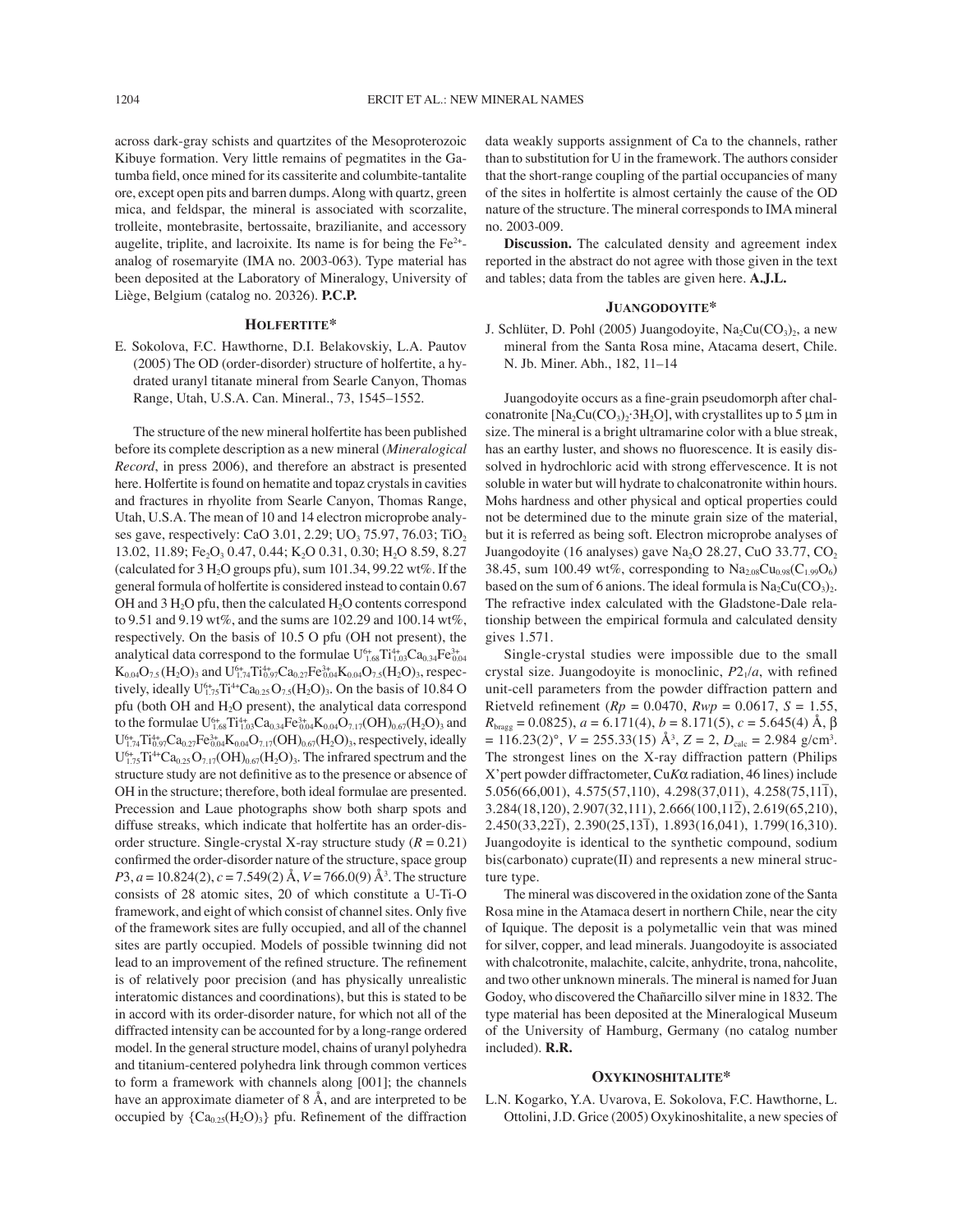mica from Fernando de Noronha Island, Pernambuco, Brazil: occurrence and crystal structure. Can. Mineral., 43, 1501–1510.

Oxykinoshitalite, the oxy-analog of kinoshitalite is brittle,  $H = 2\frac{1}{2}$ , bright orange to brown in color, with a brown streak, vitreous luster, perfect {001} cleavage, and a splintery fracture. The mineral is strongly pleochroic, with *X* pale brown,  $Y \approx Z$ deep red-brown,  $X^{\wedge} c = 2^{\circ}$  (in  $\beta$  obtuse),  $Y = b$ ,  $Z^{\wedge} a = 8^{\circ}$  (in β obtuse) with absorption  $X < Y \approx Z$ . It is biaxial positive, α 1.708(1), β 1.710(1), γ 1.719(1), 2*V*<sub>obs</sub> 56(2)°, 2*V*<sub>calc</sub> 51°. The mean of electron microprobe analyses and ion microprobe analyses (for H, Li, and B) of the crystal studied by X-ray structure refinement is  $SiO_2$  26.96, TiO<sub>2</sub> 11.63, Al<sub>2</sub>O<sub>3</sub> 15.48, Fe<sub>2</sub>O<sub>3</sub> 0.90, FeO 11.37, MnO 0.12, MgO 10.58, BaO 13.91, CaO 0.15, K<sub>2</sub>O 3.84, Na2O 0.41, H2O 0.55, F 0.92, Cl 0.06, Li 0.017, B 0.0021,  $O = F - 0.39$ ,  $O = Cl - 0.01$ , sum 96.49 wt%, corresponding to  $(Ba_{0.48}K_{0.43}Na_{0.07}Ca_{0.01})_{\Sigma 0.99} (Mg_{1.38}Fe_{0.83}^{2+}Ti_{0.77}Fe_{0.02}^{3+}Mn_{0.01})_{\Sigma 3.00} (Si_{2.36}$  $\text{Al}_{1.60}\text{Fe}_{0.04}^{3+}\text{O}_{24.00}\text{O}_{10}[\text{O}_{1.42}(\text{OH})_{0.32}\text{F}_{0.26}]_{\Sigma2.00}$  on the basis of (O + OH  $+ F$ ) = 12 apfu and neglecting Cl, Li, and B, with Fe<sup>3+</sup>/ΣFe calculated for electroneutrality, ideally  $Ba(Mg_2Ti)(Si_2Al_2)O_{10}(O_2)$ . Single- crystal X-ray structure study  $(R = 0.0427)$  showed the mineral to be the 1*M* polytype and a trioctahedral member of the brittle mica subgroup of the mica group: monoclinic, space group  $C2/m$ ,  $a = 5.3516(7)$ ,  $b = 9.2817(11)$ ,  $c = 10.0475(13)$  Å,  $\beta = 100.337(3)$ °,  $V = 490.98(18)$  Å<sup>3</sup>. Powder diffraction data were collected with a Gandolfi camera (114.6 mm,  $\lambda = 1.54178$ ) Å) and yielded refined unit-cell parameters  $a = 5.350(11)$ ,  $b =$ 9.273(13),  $c = 10.049(12)$  Å,  $\beta = 100.084(14)^\circ$ ,  $V = 490.8(9)$  $\AA^3$ , and the strongest lines  $[d_{\text{meas}}]$  in  $\AA$  (I,*hkl*)]: 3.646 (70,112), 3.383 (60,002), 3.130 (70,112), 2.902 (50,113), 2.637 (100,131),  $2.435 (50,201), 2.172 (90,133), 1.988 (50,133), 1.661 (50,135),$ 1.547 (50,312).  $D_{obs} = 3.3(1)$  g/cm<sup>3</sup> (determinative method unspecified),  $D_{\text{calc}} = 3.45$  for the empirical formula and 3.63  $g/cm<sup>3</sup>$  for the ideal formula with  $Z = 2$ . The most closely related species are anandite  $Ba(Fe^{2n/3})(Si_3Fe^{3n})O_{10}[S(OH)]$ , chernykhite  $Ba(V_2)(Si_2Al_2)O_{10}(OH)_2$ , ferrokinoshitalite Ba(Fe<sup>2+</sup><sub>3</sub>)(Si<sub>2</sub>Al<sub>2</sub>)O<sub>10</sub>  $(OH)_2$ , ganterite  $[Ba_{0.5}(Na,K)_{0.5}](Al_2)(Si_{2.5}Al_{1.5})O_{10}(OH)_2$ , and kinoshitalite Ba $(Mg_3)(Si_2Al_2)O_{10}(OH)_2.$ 

Oxykinoshitalite occurs in an olivine nephelinite with olivine, clinopyroxene, Fe–Ti oxide, nepheline, calcite, apatite, and K-rich feldspar on Fernando de Noronha Island, Pernambuco, Brazil. This olivine nephelinite belongs to the Quixaba Formation, which is dominated by nepheline basalt flows with minor nephelinite dykes, tuffs, and breccias. The mineral is named in accord with the IMA-approved nomenclature for minerals of the mica group (Rieder et al. 1998, *Can. Mineral*., 36, 905–912). The mineral corresponds to IMA mineral no. 2004–013. Type material is deposited in the Canadian Museum of Nature, Ottawa.

**Discussion.** The site populations of the empirical formulae reported in the abstract do not agree with those given in the text and tables; data from the tables are given here. The ideal formula given does not correspond with an end-member formula, but is stated to be a pragmatic choice given the situation of multiple coupled substitutions in the mineral **A.J.L.**

#### **POTASSIUM ANALOG OF KENTBROOKSITE**

R.K. Rastsvetayeva, K.A. Rosenberg, A.P. Khomyakov (2005) Crystal structure of the K analog of kentbrooksite. Dokl. Akad. Nauk, 403, 636–639 (in Russian).

A rare, potassium-rich eudialyte-group mineral has been found from an alkaline pegmatite in the vicinity of Mt. Koashva in the Khibiny Massif, Kola Peninsula, Russia. It forms pale yellow, porcelaneous rims about cherry-red eudialyte, is uniaxial negative with a mean refractive index of 1.620, and has a density of 2.93 (meas) or  $3.01$  g/cm<sup>3</sup> (calc). The composition of the mineral, as determined by electron microprobe and wetchemical analysis ( $H_2O$  and  $CO_2$ ), and based on 29(Si, Zr, Ti, Nb, Hf) is:  $Na_{12,2-12,7}K_{1,2-1,45}Ca_{5,8-6,0}Sr_{0,75-0,95}Ba_{0,04}Fe_{0,9-1,1}Mn_{1,8}(Ce,$ La,  $Nd$ <sub>0.6-0.7</sub>Y<sub>0.1</sub>Al<sub>0.01-0.02</sub>Si<sub>25.3-25.4</sub>Ti<sub>0.05-0.1</sub>Zr<sub>2.95</sub>Hf<sub>0.06</sub>Nb<sub>0.68</sub>Cl<sub>0.18-0.29</sub>·  $2.7H<sub>2</sub>O·0.42CO<sub>2</sub>$ . Single-crystal X-ray structure refinement gives *a* 14.281(4), *c* 30.243(7) Å, space group *R*3*m*, *R*aniso 0.038 [1060 observed, independent reflections,  $F > 3\sigma(F)$ ], and indicates that the ideal formula is  $Na_{12}(K, Sr, Ce)_{3}Ca_{6}Mn_{3}Zr_{3}NbSi[Si_{3}O_{9}]_{2}[Si_{9}$  $O_{27}]_2(O, OH)_4(H_2O, CO_3, Cl)_2 (Z=3)$ . The mineral would seem to be the potassium analog of kentbrooksite, and has the usual features of the eudialyte structure; however, unlike kentbrooksite (Na), it has K dominant at the 11-coordinated *A*4 site ["*N*4" by the nomenclature of Johnsen et al. (2003)]. **T.S.E.**

# **NA1.265MN2+ 2.690MN3+ 0.785(PO4)3**

O.V. Yakubovich, W. Massa, P.G. Gavrilenko, O.V. Dimitrova (2005) The crystal structure of a new synthetic member in the wyllieite group:  $Na<sub>1.265</sub>Mn<sub>2.690</sub>Mn<sub>0.785</sub><sup>3+</sup>(PO<sub>4</sub>)<sub>3</sub>$ . Eur. J. Mineral., 17, 741–747.

A potentially new member of the wyllieite group has been hydrothermally synthesized at 400 °C, 10 MPa over a duration of 20 days using a mixture of  $Mn_2O_3$ , NaH<sub>2</sub>PO<sub>4</sub>, and NaCl in a weight ratio of 1:1:1. The resultant crystals are dark cherry-red. Chemical analyses (average of five analyses) gave  $Na<sub>2</sub>O$  6.76, MnO 34.18, Mn<sub>2</sub>O<sub>3</sub> 16.53, P<sub>2</sub>O<sub>5</sub> 42.66, total 100.13 wt%, corresponding to  $\text{Na}_{1.09}\text{Mn}_{2.39}^{2+} \text{Mn}_{1.04}^{3+}(\text{PO}_4)_3$  on the basis of  $(\text{PO}_4)_3$ . No physical or optical data was given.

The crystal structure of the synthetic product  $(0.14 \times 0.08)$  $\times$  0.04 mm crystal) was solved by direct methods and refined against  $F^2$  data to  $R = 0.0277$  for 1723 reflections with  $I > 2\sigma(I)$ . It is monoclinic,  $P2_1/c$ ,  $a = 6.529(6)$ ,  $b = 12.653(1)$ ,  $c = 10.952(1)$  $\text{Å}, \beta = 97.18(1)^\circ, V = 897.68(11) \text{ Å}^3, Z = 4, D_{\text{calc}} = 3.736 \text{ g/cm}^3.$ The crystal structure is based on a cationic framework of edgesharing Mn octahedra with  $PO<sub>4</sub>$  tetrahedra which strengthen the framework by shared-vertices. Sodium atoms occupy the interstices and channels parallel to *a*. It differs from other members of the wyllieite group by the fact that it contains  $Mn^{3+}$  in the position usually occupied by either Al or Fe3+. **P.C.P.**

## **SIMFERITE\* AND UNKNOWN PHOSPHATE MINERAL**

V.V. Bayrakov, O.V. Yakubovich, M.A. Simonov, S.E. Borisovskiy, T.A. Ziborova (2005) Simferite Li(Mg, Fe<sup>3+</sup>,  $\text{Mn}^{3+}$ <sub>2</sub>[PO<sub>4</sub>]<sub>2</sub>, a new mineral. Mineral. Zh., 27(2), 112–120 (in Russian, English abstract).

The "new" mineral species simferite (IMA 89-16) was discovered in drill core that intersected a granitic pegmatite of the albite-spodumene class, taken about 25 km from Berdyansk in the southeastern Zaporizhzhya (Zaporozh'ye) Region, Ukraine. The pegmatite lies among mafic-ultramafic rocks that experienced regional metamorphic grades of greenschist to amphibolite facies. Contact metasomatism converted some of these amphibolites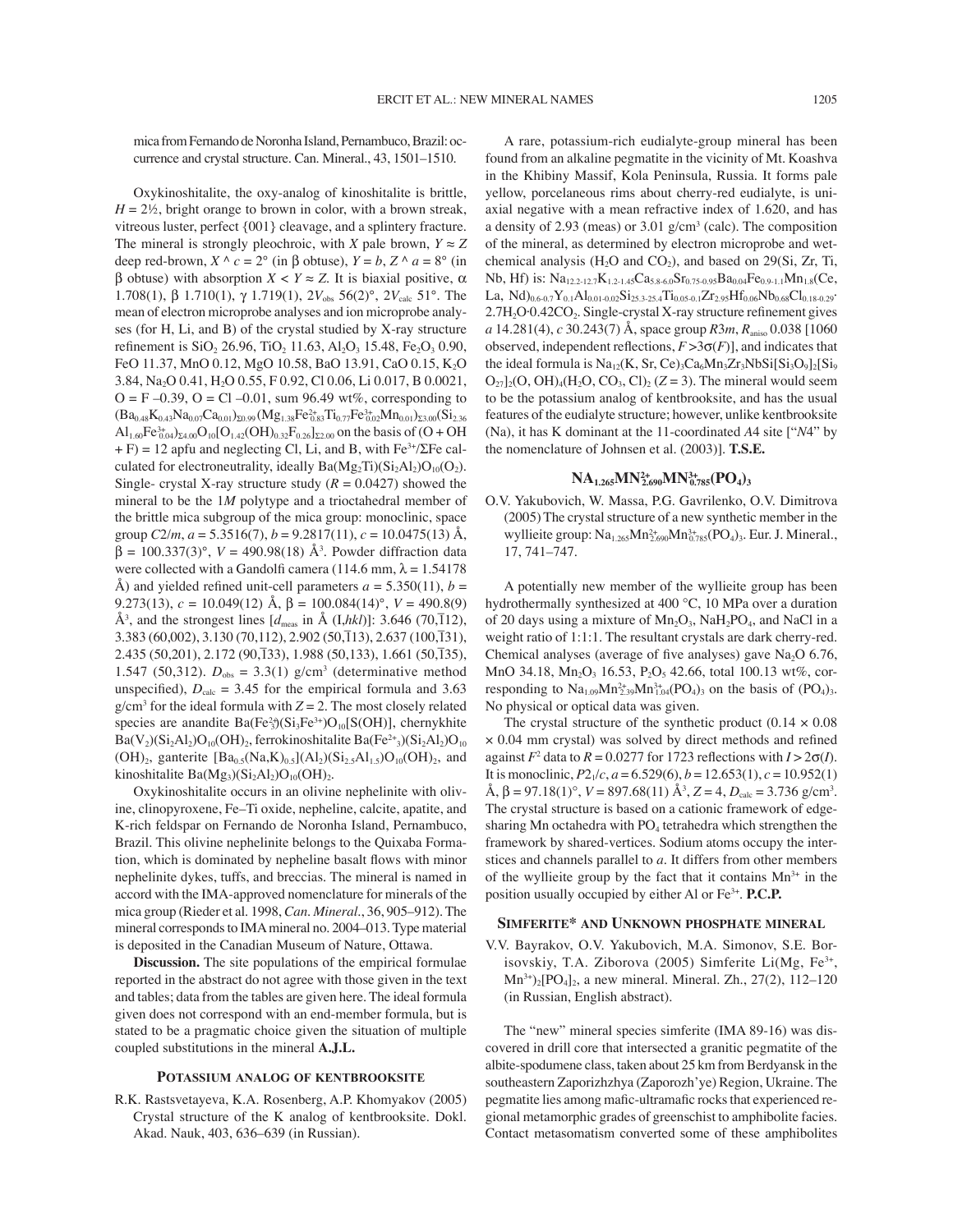(tremolitites) to a narrow (<20 cm thick), nearly monomineralic phlogopite selvage along the hanging-wall contact of the pegmatite, and locally enriched the pegmatite melt in Mg, Fe, and Mn. Simferite formed as a result of this enrichment, and occurs within a near-contact albite-oligoclase zone, less than 5 cm from the contact with the phlogopite selvage. Although the direct mineralogical associates of simferite are not described, the general mineralogy of the albite-oligoclase zone is quartz, oligoclase, albite, and muscovite, with small quantities of phlogopite, tourmaline, apatite, diopside, "hortonolite," tantalum-niobium oxides, ilmenite, and löllingite. Simferite physically resembles almandine-andradite, occurring as dark red to nearly black, somewhat isometric grains to 3 mm in size. It is more rarely found as crystals to 0.1 mm bound by {001}, {010}, {110}, and poorly expressed {120} faces. Streak cinnamon brown, glassy to greasy luster. The prominent cleavage direction is {010}, with poor {100}. Fracture is uneven and rough to conchoidal. The mineral shows negative elongation, and straight extinction with respect to cleavage traces that mutually intersect at 87–90°. The optic plane is (100); the orientation matrix is  $a = Y$ ,  $b = Z$ ,  $c = X$ . Intense pleochroism: Z yellow to reddish yellow, *Y* brownish yellow to brown, *X* light brown to brownish red. Absorption is  $X > Y > Z$ . Dispersion of the optic axial angle is strong,  $r > v$ . Compositional variability is manifested in variable optical and physical properties:  $\alpha = 1.690 - 1.704$ ,  $\beta = 1.702 - 1.716$ ,  $\gamma = 1.712 - 1.726$ , and  $2V = -54$  to  $-60^{\circ}$  (white light);  $D_{\text{meas}} = 3.22$  to 3.27 g/cm<sup>3</sup> and  $D_{\text{calc}} = 3.25$  g/cm<sup>3</sup>. Twinning is widespread, most commonly as simple interpenetration twins. The optical *Z* axes of each twin member coincide, whereas the angle between the other pairs of *X* and *Y* axes is 10°. Microindentation hardness is 457  $kg/mm^2$ . Single-crystal diffractometry gave  $a = 4.7468(7)$ ,  $b =$ 10.101(2),  $c = 5.8992(7)$  Å, space group *Pbnm* or  $Pbn2_1$ ,  $Z = 2$ . The strongest lines in the Debye powder pattern are  $(d \text{ Å}, I\%);$ *hkl*): (4.30, 90; 110), (3.45, 60; 120), (2.93, 80; 002), (2.48, 100; 131), (2.42, 60; 112), (2.23, 60; 140), (1.01, 60; unindexed). The composition of the mineral, by electron microprobe, is Li<sub>2</sub>O 5.45–5.35, MgO 15.78–12.36, Fe<sub>2</sub>O<sub>3</sub> 16.87–17.39, Mn<sub>2</sub>O<sub>3</sub> 9.84–14.83, CaO undetected to 0.08,  $P_2O_5$  51.90–51.00, total 99.84–101.01 wt%, with  $Li<sub>2</sub>O$  calculated assuming 1 Li atom per formula unit  $(Li<sub>2</sub>O$  was also measured by an undisclosed method as 6.12 wt%). The average composition of the mineral is Li(Mg<sub>1.0</sub>Fe<sup>3+</sup><sub>0.6</sub>Mn<sup>3+</sup><sub>0.4</sub>)<sub>Σ2</sub>[PO<sub>4</sub>]<sub>2</sub>, calculated on a basis of 3 cations per formula unit. Microprobe and infrared spectroscopic data indicate some degree of replacement of simferite by a phosphate mineral enriched in Ca and H<sub>2</sub>O (perhaps collinsite). The mineral is structurally and compositionally related to triphylite, heterosite, purpurite, and other minerals. The authors state that the name simferite is derived from the Greek for "hospitable," in allusion to the fact that four (non-P) cations enter its structure. Original (type?) samples of the mineral have been deposited with the A.E. Fersman Museum, Moscow, Russia.

**Discussion–unknown mineral.** Type simferite would seem to occur as a replacement of another, unknown primary phosphate mineral, relicts of which have the following optical properties: colorless, two directions of cleavage at 90°,  $\alpha$  = 1.641,  $\beta$  = 1.647,  $\gamma = 1.648$ ,  $\gamma - \alpha = 0.007$ ,  $2V = +81$  to  $+83^\circ$ . **T.S.E.** 

### **STAVELOTITE-(LA)\***

H.-J. Bernhardt, T. Armbruster, A.-M. Fransolet, W. Schreyer (2005) Stavelotite-(La), a new lanthanum-manganese-sorosilicate mineral from the Stavelot Massif, Belgium. Eur. J. Mineral., 17, 703–714.

Stavelotite-(La) is a minor accessory mineral in a quartz vein in the Stavelot Massif at Le Coreux, 1 km north of Salmchâteau along the western flanks of the Salm river valley. The mineral is black, opaque, with a metallic luster, no cleavage or fracture, and hardness was not determined. In transmitted light, it is a dark reddish brown color. Stavelotite-(La) occurs as rounded to rectangular, equidimensional masses 10–160 µm in diameter consisting of anhedral single crystals or two or more untwinned individual crystals. In reflected light, stavelotite- $(La)$  is gray and shows very weak to weak bireflectance, and very weak pleochroism. Under cross-polarized light, it shows very weak anisotropism and complete extinction. Brown, weak internal reflections are only visible in oil. Reflectance percentages for *R*<sub>min</sub> and *R*<sub>max</sub> in air (and in oil) are 13.6, 14.4 (3.0, 3.7) (470 nm), 13.2, 13.9 (2.9, 3.5) (546 nm), 13.0, 13.7 (2.8, 3.4) (589 nm), 12.8, 13.4 (2.7, 3.2) (650 nm), respectively.

Electron microprobe analyses (WDS, average of 65 analyses) gave  $SiO_2 20.17$ ,  $TiO_2 0.44$ ,  $MnO_2 4.83$ ,  $Mn_2O_3 31.67$ ,  $MnO 5.99$ , Al<sub>2</sub>O<sub>3</sub> 3.30, Fe<sub>2</sub>O<sub>3</sub> 13.08, Sc<sub>2</sub>O<sub>3</sub> 1.47, La<sub>2</sub>O<sub>3</sub> 8.39, Nd<sub>2</sub>O<sub>3</sub> 3.39, Ce<sub>2</sub>O<sub>3</sub> 0.44, CaO 0.33, MgO 1.06, CuO 2.11, CoO 0.18, sum 96.86 wt.%, corresponding to the empirical formula  $(La<sub>1.828</sub>Nd<sub>0.715</sub>)$  $\rm Ce_{0.095}Ca_{0.209}Sc_{0.153})_{\Sigma3.00}Mn_{2.998}^{2+}(Cu_{0.941}Mn_{0.058}^{3+})_{\Sigma0.999}(Mn_{14.183}^{3+}Fe_{5.814}^{3+})$  $\text{Al}_{2.298}\text{Mn}_{1.973}^{4+}\text{Mg}_{0.933}\text{Sc}_{0.604}\text{Ti}_{0.195}\text{Co}_{0.085}\text{)}_{\Sigma26.085}\text{Si}_{11.915}\text{O}_{72}$  (based on 45 cations and 72 O atoms). The ideal formula for stavelotite-  $(La)$  is  $La_3Mn^2 {}^{\circ}Cu^{2+}(Mn^{3+},Fe^{3+},Mn^{4+})_{26}[Si_2O_7]_6O_{30}.$ 

The crystal structure of stavelotite-(La) was solved by direct methods and refined on a single crystal  $100 \times 100 \times 30$  µm in size which was drilled out of a thin section,  $R_1 = 0.100$  for 2839 reflections with  $F_o > 4\sigma(F_o)$ . Stavelotite-(La) is trigonal, space group  $P3_1$ , with  $a = 11.525(2)$ ,  $c = 33.347(9)$  Å,  $V = 3836$  Å<sup>3</sup>,  $Z = 3$ ,  $D_{\text{calc}} = 4.489$  g/cm<sup>3</sup>. The strongest lines in the powder pattern are (Debye-Scherrer camera, Cu*K*α1 radiation, 57 lines given) include (d Å, I%, *hkl*): 11.116(18,003), 5.446(31,112), 3.1873(19,033,303), 2.7789(40,0.0.12), 2.7232(100,224– ), 2.3702(29,228), 1.6887(28,2.2.16), and 1.6635(40,600). Stavelotite-(La) is a sorosilicate with a densely packed complex crystal structure that is related to the långbanite structure type [Moore et al. (1991), *Am. Mineral.*, 76, 1408–1425]. It consists of four different polyhedral layers stacked parallel to *c*: (1) eight-coordinated distorted  $Mn^{2+}$  which share edges with strongly distorted  $Mn^{3+}$  tetragonal bipyramids with one square planar site for  $Cu^{2+}$ ; (2) regular  $Mn^{3+}$  and  $Mn^{4+}$  octahedra with unidirectional  $SiO<sub>4</sub>$ tetrahedra; (3) edge-sharing  $SiO<sub>4</sub>$  tetrahedra oriented in two opposing directions connecting layers 2 and 4, forming  $Si<sub>2</sub>O<sub>7</sub>$ groups, as well as [8]-coordinated La; and (4) similar to layer 2 but with inverted  $SiO<sub>4</sub>$  tetrahedra.

Stavelotite-(La) occurs as a late-stage, minor accessory phase in a late quartz vein cross-cutting deep purple, highly oxidized manganiferous Ordovician phyllites at Le Coreux, 1 km north of Salmchâteau, Belgium. It is associated with albite, braunite, hematite, hollandite-strontiomelane, kanonaite, Mn-oxides, and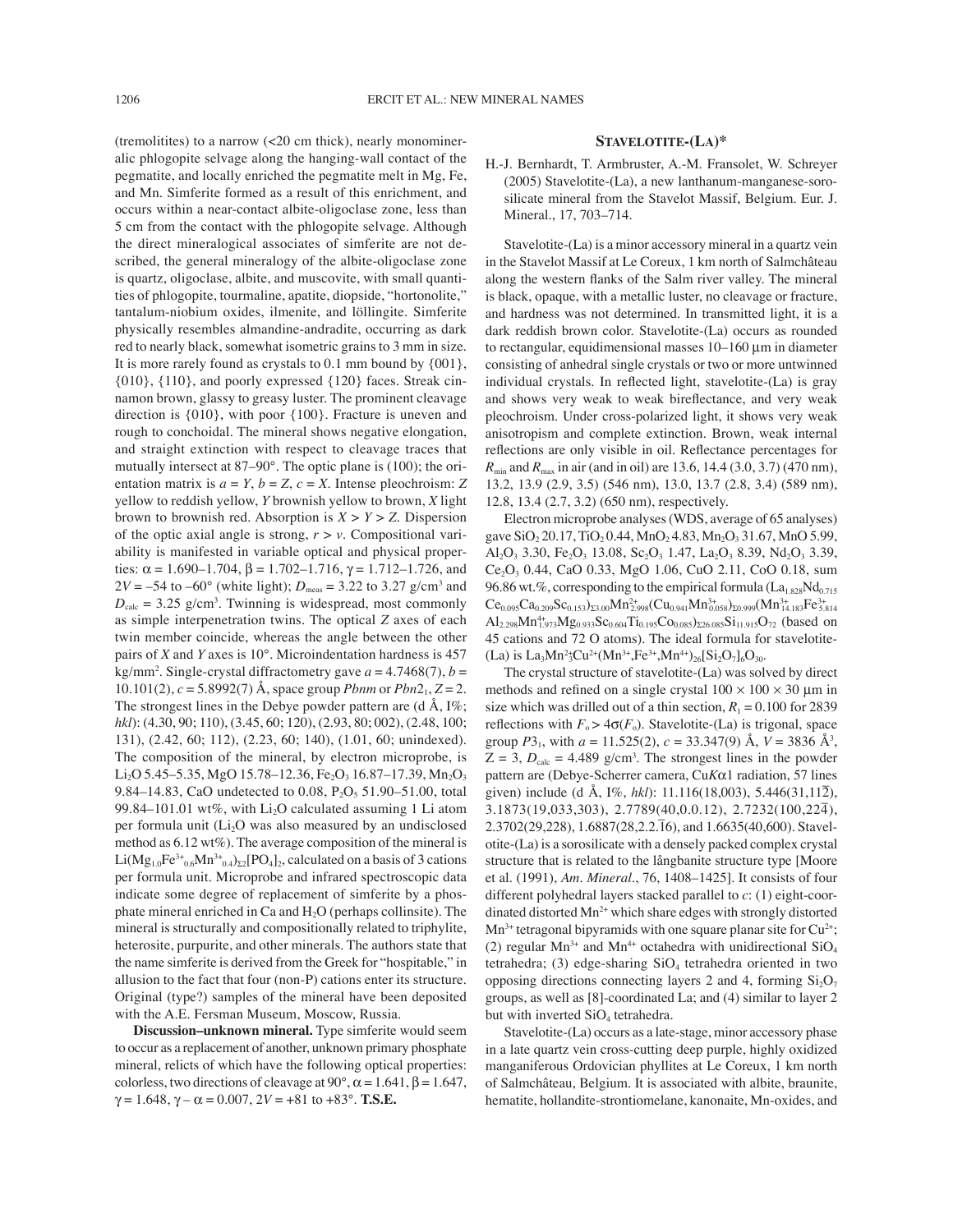muscovite. The name is for the Stavelot Massif in the Belgian Ardennes Mountains, and Stavelot, which is a historical town in eastern Belgium (IMA no. 2004-014). Type material has been deposited at the Mineralogical Collection of the Institut für Geologie, Mineralogie und Geophysik, Ruhr-Universität Bochum, Germany (catalog no. 25169). **P.C.P.**

## **UNGAVAITE\***

A.J. McDonald, L.J. Cabri, C.J. Stanley, N.S. Rudashevsky, G. Poirier, J.E. Mungall, K.C. Ross, B.R. Denham, V.N. Rudashevsky (2005) Ungavaite,  $Pd_4Sb_3$ , a new intermetallic mineral species from the Mesamax Northwest deposit, Ungava region, Quebec, Canada: description and genetic implications. Can. Mineral., 43, 1735–1744.

Ungavaite occurs as grains from 36 to 116  $\mu$ m in diameter in heavy-mineral concentrates derived from drill-core rejects. The mineral is somewhat malleable, hardness not given, opaque, dark gray with undetermined streak, and metallic luster. Cleavage appears absent, and fracture was not observed. In plane-polarized reflected light ungavaite is bright creamy white with no internal reflections. The mineral shows weak bireflectance, no pleochroism, and weak anisotropy, with rotation tints that are pale blue-gray to deep blue. Reflectance values of ungavaite (in air, Zeiss 314 WTiC standard) are  $(R_1-R_2)$  50.2–50.5 (470 nm), 55.6–55.9 (546 nm), 57.9–58.3 (589 nm), and 60.2–60.7 (650 nm). The average of 16 electron microprobe analyses of a single grain (range) gave: As 0.20 (0.17–0.26), Fe 0.13 (0.05–0.31), Te 0.09 (0.03–0.14), Sb 44.59 (43.32–44.95), Bi 0.42 (0.34–0.48), Hg 0.19 (0.09–0.35), Pd (54.53 (53.31–54.98), sum 100.15 wt%, corresponding to  $Pd_{4.043}(Sb_{2.889}As_{0.021}Fe_{0.018}Bi_{0.016}Hg_{0.007}Te_{0.006})_{\Sigma2.957}$ on the basis of seven atoms, ideally  $Pd_4Sb_3$ . Analysis of a second grain gave very similar results. Ungavaite is considered to be isostructural with genkinite  $(Pt, Pd)_{4}Sb_{3}$ , on the basis of similarities between their powder patterns and stoichiometries: tetragonal, possible space groups *P*41212, *P*4122, *P*43212, *P*42212, or *P*4222. Powder diffraction data were collected with a Gandolfi camera (114.6 mm,  $\lambda = 1.7902$  Å) and yielded refined unit-cell parameters *a* = 7.7388(4), *c* = 24.145(1) Å, *V* = 1446.02(1) Å3 , and the strongest lines  $[d_{\text{meas}}]$  in  $\AA$  (I, *hkl*)]: 3.008 (90,008), 2.263 (100,134), 2.147 (30,230), 1.9404 (60,400), 1.6337 (20,245), 1.2492 (20,2.1.18), 1.2465 (20,614), 1.2043 (30,2.2.18), 1.2002  $(30,624)$ , 1.1705  $(15,5.2.12)$ .  $D_{\text{calc}} = 7.264(1)$  for the empirical formula, 7.258  $g/cm<sup>3</sup>$  for the ideal formula and  $Z = 8$ . The most closely related species is genkinite  $(Pt, Pd)_4Sb_3$ .

Ungavaite occurs as rare anhedral grains with inclusions of Au–Ag alloy or with attached chalcopyrite and a chlorite-group mineral. It is associated with chalcopyrite, a chlorite-group mineral, cobaltite, galena, magnetite, pentlandite, monoclinic pyrrhotite, and sphalerite. Associated precious-metal minerals include altaite, Au-Ag alloy, hessite, michenerite, naldrettite, petzite, sperrylite, and sudburyite. Ungavaite was discovered in concentrates from drill-core rejects (MXNW 02–50) from the Mesamax Northwest Ni-Cu-Co-PGE deposit (61°34'25'' N and 73°15'36'' W), located in the Cape Smith fold belt of the Ungava region, northern Quebec, Canada. The mineral is named for the Ungava region, in which it was discovered. Type material is deposited in the Natural History Museum, Cromwell Road,

London, U.K. (polished section; catalog number BM 2004, 34) and the Canadian Museum of Nature, Ottawa (polished section; catalog number CNMMN 84397). **A.J.L.**

#### **UNNAMED DIMORPH OF FUKALITE**

R.K. Rastsvetaeva, N.B. Bolotina, A.E. Zadov, N.V. Chukanov (2005) Crystal structure of fukalite dimorph  $Ca_4[Si_2O_6]$ (CO<sub>3</sub>)(OH)<sub>2</sub> from the Gumeshevsk deposit, Urals. Dokl. Akad. Nauk, 405, 524–528 (in Russian); Dokl. Earth Sci., 405A, 1347–1351 (in English).

An apparently new dimorph of fukalite has been found in hydroxylellestadite skarn at the Gumeshevsk porphyry copper–copper skarn deposit, central Ural Mountains, Sverdlovsk Region, Russia. It occurs as colorless, slender prismatic to acicular crystals to 0.3 mm long, and has perfect {100} cleavage. It is similar to fukalite in terms of X-ray diffraction data (with a cell corresponding to  $b_{\text{fukalite}} \times 2a_{\text{fukalite}} \times c_{\text{fukalite}}$  and is nearly identical in chemical composition (but lacks subordinate F found in fukalite). Electron microprobe analysis and IR spectroscopy indicate the chemical formula  $Ca_4[Si_2O_6]$ (CO<sub>3</sub>)(OH)<sub>2</sub>. Single-crystal X-ray structure refinement [ $MoK\alpha$ , 1272 independent reflections with  $F > 3\sigma(F)$ ] gave  $a = 3.786(1)$ ,  $b = 10.916(2)$ ,  $c = 23.379(6)$ , space group  $P2_12_12_1$ ,  $Z = 4$ ,  $D_{\text{calc}} = 2.78$  g/cm<sup>3</sup>. The crystal structure was solved by direct methods and difference Fourier techniques to *R*aniso.  $= 0.063$ . The structure refinement detected 4 Ca positions, 4 halfoccupied Si positions, 1 C position, 8 O positions, 2 half-occupied O positions, 2 (OH) positions and 2 H positions. The Ca–O polyhedra are [6]- and [7]-coordinated. Ca1 and Ca4 are coordinated by bifurcated octahedra (6 O + 1 OH). Statistically, half of Ca2 and Ca3 are coordinated by capped octahedra  $(5 O + 2 OH)$ ; the other half, octahedra  $(4 O + 2 OH)$ . The Ca-O polyhedra share edges and show strong columnar characteristics despite whether the columns are cross-linked to form weak, corrugated layers hosting the bifurcated octahedra or strong, corrugated, tilleyite-like layers hosting the capped octahedra/octahedra. The SiO<sub>4</sub> tetrahedra of the structure are corner-linked to form batisite-like single chains along *a*. The model has two statistical distributions of chains, each half-occupied over the whole of the crystal. The silicate chains serve to cross-link the Ca-O layers, passing through hexagonal channels in the layers; carbonate groups serve to reinforce linkages between the layers. The mineral belongs to the C-S-H class of compounds, a major component of Portland cement. The authors state that although the crystal structure of fukalite is unknown, they believe that their mineral is its dimorph based on structural limitations associated with (the currently accepted) fukalite cell with  $a_{\text{fukalite}} = b/2_{\text{dimorph}}$ .

**Discussion.** It would seem that the taxonomic concepts presented in this paper have not yet been submitted to the IMA. **T.S.E.**

### **NEW DATA**

### **ASPIDOLITE**

Y. Banno, R. Miyawaki, T. Kogure, S. Matsubara, T. Kamiya, S. Yamada (2005) Aspidolite, the Na analog of phlogopite, from Kasuga-mura, Gifu Prefecture, central Japan: description and structural data. Mineral. Mag., 69, 1047–1057.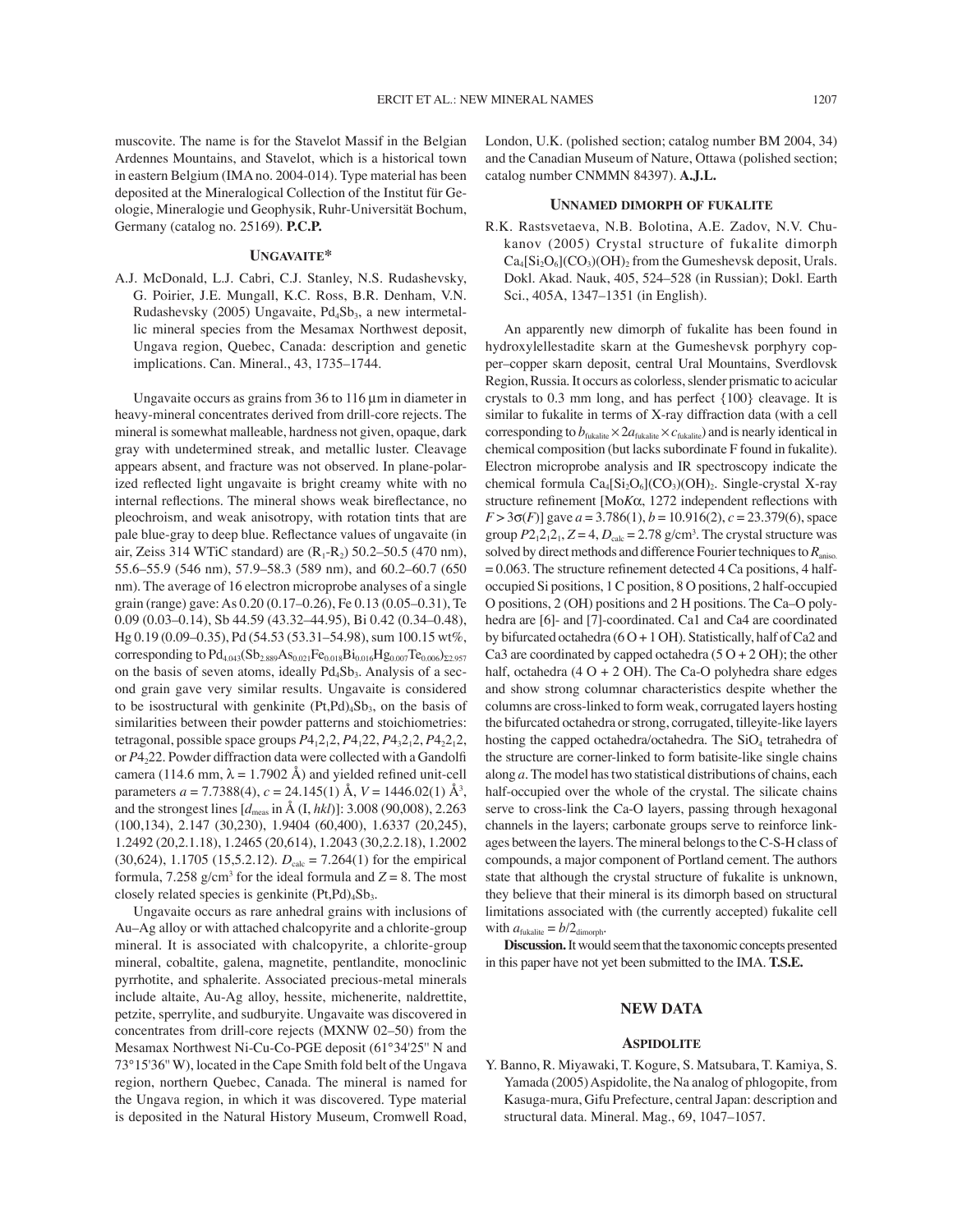Aspidolite, the Na analog of phlogopite, occurs as light brown crystals interleaved with and rimmed by phlogopite plates from 0.1 to 1.2 mm long. It has a white streak, a perfect (001) cleavage, is elastic, and has an estimated Mohs hardness of 2–3. It is optically biaxial negative with positive elongation and  $Z \mid \cdot$ cleavage. It is pleochroic with  $X =$  colorless to yellow,  $Y = Z =$ pale yellowish brown.

Electron microprobe analyses of aspidolite gave (representative analysis)  $SiO_2 37.0$ ,  $TiO_2 0.96$ ,  $Al_2O_3 22.7$ , FeO 4.12, MgO 22.1, CaO 0.04, Na<sub>2</sub>O 6.79, K<sub>2</sub>O 0.97, F 0.16, H<sub>2</sub>O<sub>calc</sub> 4.26, sum 99.0 wt.%, corresponding to  $(Na_{0.90}K_{0.10})_{\Sigma1.00}(Mg_{2.27}Al_{0.41}Fe_{0.23}^{2+})$  $Ti<sub>0.05</sub>$ )<sub>Σ2.96</sub>(Si<sub>2.56</sub>Al<sub>1.44</sub>)<sub>Σ4.00</sub>O<sub>10</sub>(OH<sub>1.97</sub>F<sub>0.03</sub>)<sub>Σ2.00</sub> based on 11 O (Fe was expressed solely as  $Fe<sup>2+</sup>$ ).

Aspidolite at Kasuga-mura occurs as both aspidolite-1*A* and aspidolite-1*M*. The unit-cell parameters for both polytypes were refined from X-ray powder diffraction data (Gandolfi camera, 114.6 mm, Cu*K*α radiation). Aspidolite-1*A* is triclinic, *C*1 – , with *a*  $= 5.289(6)$ ,  $b = 9.16(1)$ ,  $c = 9.892(9)$  Å,  $\alpha = 94.45(9)$ ,  $\beta = 97.74(9)$ ,  $\gamma = 90.0(1)$ °,  $V = 473.4(9)$  Å<sup>3</sup>. Aspidolite-1*M* is monoclinic, *a* = 5.291(8),  $b = 9.16(2)$ ,  $c = 10.12(2)$  Å,  $\beta = 105.1(1)$ °,  $V = 473(1)$ Å3 . The X-ray powder diffractogram obtained for the sample represents a mixture of aspidolite-1*A*, aspidolite-1*M*, phlogopite-1*A*, and phlogopite-1*M*. The pattern was indexed based on calculated patterns for phlogopite and assumed crystal models of aspidolite-1*A* and aspidolite-1*M* (Kogure et al. 2004, *Eur. J. Mineral.*, 16, 891–897). The strongest lines for aspidolite-1*A* (22 lines given) include 9.73(80,100), 4.57(40,020, $\overline{1}10,110$ ), 3.26(40,003),  $2.62(100,\overline{2}01,13\overline{1},130,200)$ ,  $2.55(30,023,\overline{1}31,1\overline{1}3,1\overline{3}1)$ , and 2.45(20,132– ,201). The strongest lines for aspidolite-1*M* (17 lines given) include 9.77(100,001), 4.59(25,020), 4.46(15,110),  $3.74(15,\overline{1}12), 3.33(15,022), 3.26(50,003), 2.97(15,\overline{1}13,112),$  $2.61(100,\overline{1}31,\overline{1}30), 2.55(25,\overline{2}02,200), 2.45(20,\overline{1}32), 2.19(20,$  $\overline{133,132}$ ), and  $2.05(15,\overline{2}04,202)$ . The crystal structure of aspidolite was investigated by high-resolution TEM by Kogure et al. (2004, *Eur. J. Mineral.*, 16, 891–897).

Aspidolite is the Na analog of phlogopite. It was found in waste rock in the Kawai pit of the Kasuga mine. The rock represents Zone 4 (forsterite-diopside) of the contact aureole around the Kaizuki-yama granite (>3 km wide) which ranges in metamorphic grade from greenschist to amphibolite facies. The thermally metamorphosed rocks were Jurassic shale, sandstone, and chert with mafic volcanics, dolostone, and limestone. The sample from which the aspidolite was taken comprised of phlogopite, amphibole (pargasite and magnesiosadanagaite), titanite, calcite, scapolite, apatite, pyrrhotite, and chalcopyrite, with minor chlorite and pyrite. Although aspidolite has been known for more than a century and the name formally assigned to replace sodium phlogopite in 1998 by the IMA, this manuscript represents the first formal description of type aspidolite (IMA no. 2004-049). Type specimens have been deposited at the Geological Museum, Geological Survey of Japan, AIST, Tsukuba (catalog no. GSJ M35151-4) and at the National Science Museum, Tokyo, Japan (catalog no. NSM-28719). **P.C.P.**

## **CUMENGÉITE**

G. Cruciani, P. Orlandi, M. Pasero, and M. Russo (2005) First Italian occurrence of cumengéite from Vesuvius: crystalstructure refinement and revision of the chemical formula. Mineral. Mag., 69, 1037–1045.

Cumengéite has been found among minerals of exhalative origin associated with the 1944 fumarolic activity at Mount Vesuvius. It forms adamantine, transparent, indigo-blue cubo-octahedral crystals to 0.1 mm associated with tenorite, gypsum, and cotunnite. Structure analysis gives *a* 15.1007(2),  $c$  24.4940(4), space group *I4/mmm*,  $R_{obs}$  0.036 [3462  $F > 4\sigma(F)$ reflections],  $wR$  0.088 (all 4177 refl.),  $S$  1.21. The structural model is similar to that of Hawthorne and Groat (1986), with the exception being that  $6 H<sub>2</sub>O$  molecules per formula unit were detected. As a result of this discrepancy, the authors studied the structure of a fragment of holotype cumengéite; the O atoms of the  $H<sub>2</sub>O$  groups were also located in this structure refinement (*R*obs 0.039, *wR* 0.124, *S* 1.049). The correct formula of cumengéite is  $Cu_{20}Pb_{21}Cl_{42}(OH)_{40}$  6H<sub>2</sub>O. The H<sub>2</sub>O molecule centered at O5 is linked to Cu2 in a trans-configuration with respect to the Cl atom in the coordination sphere of Cu2, completing the  $[6]$ -coordination of Cu2. The second  $H<sub>2</sub>O$  molecule, centered at O6, coordinates Pb2, changing its coordination polyhedron to a mono-capped square antiprism. **T.S.E.**

#### **ISOKITE**

R. Hochleitner, K.T. Fehr (2005) Isokite, CaMg[FlPO<sub>4</sub>], from Senhora de Assunção, Portugal: new find and new data. Neues Jahrb. Mineral. Abh., 182, 103–108.

Isokite,  $CaMg(PO)<sub>4</sub>F$ , has been found from boulders in the Senhora de Assunção quarry, at Aldeia Nova, Satao, Portugal. The occurrence consists of a granitic pegmatite of the berylcolumbite-phosphate subtype. The isokite is fine-grained and massive and, with chlorite, replaces primary triplite (masses to 30 cm diameter) and manganoan fluorapatite. The isokitechlorite assemblage would seem to be genetically related to late Ca-Mg-enriched hydrothermal fluids of possible external origin to the pegmatite. X-ray powder diffraction data and chemical compositional data for isokite from this locality are comparable to type isokite. The study presents new IR absorption spectral data for the mineral. All observed bands in the spectrum (400 to  $4000 \text{ cm}^{-1}$ ) are assigned to vibrational modes for the PO<sub>4</sub> group; other lattice modes were not observed (i.e., all <400 cm–1).

**Discussion.** The authors incorrectly assign the pegmatite to the NYF family; it actually is a member of the LCT family of Černý (1991, *Geoscience Can.*, 18, 49–67). **T.S.E.**

### **RANKACHITE**

K. Walenta, T. Theye (2005) Iron-poor rankachite from the Clara mine. Der Erzgräber, 19, 58–62 (in German with English abstract).

An Fe-poor variety of rankachite is described from the Clara mine, Central Black Forest, Germany. The mineral occurs as small brown-black pustules, with a diameter of 0.6 mm and composed of radially intergrown acicular to lath-like crystals up to a length of about 0.1 mm. It is associated with fluorite, quartz, barite, an earlier described variety of ferritungstite and pyrite. Electron microprobe analyses gave (average of three analyses; beam size not indicated): CaO 4.24, FeO 0.48,  $V_2O_5$  12.95, WO<sub>3</sub> 72.66,  $H<sub>2</sub>$ O 9.67 (by difference), sum 100.00 wt%, corresponding to the empirical formula  $Ca_{0.95}Fe_{0.08}V_{1.78}W_{3.93}H_{13.45}O_{24}$ , on the basis of 24 O atoms. This formula contains considerably